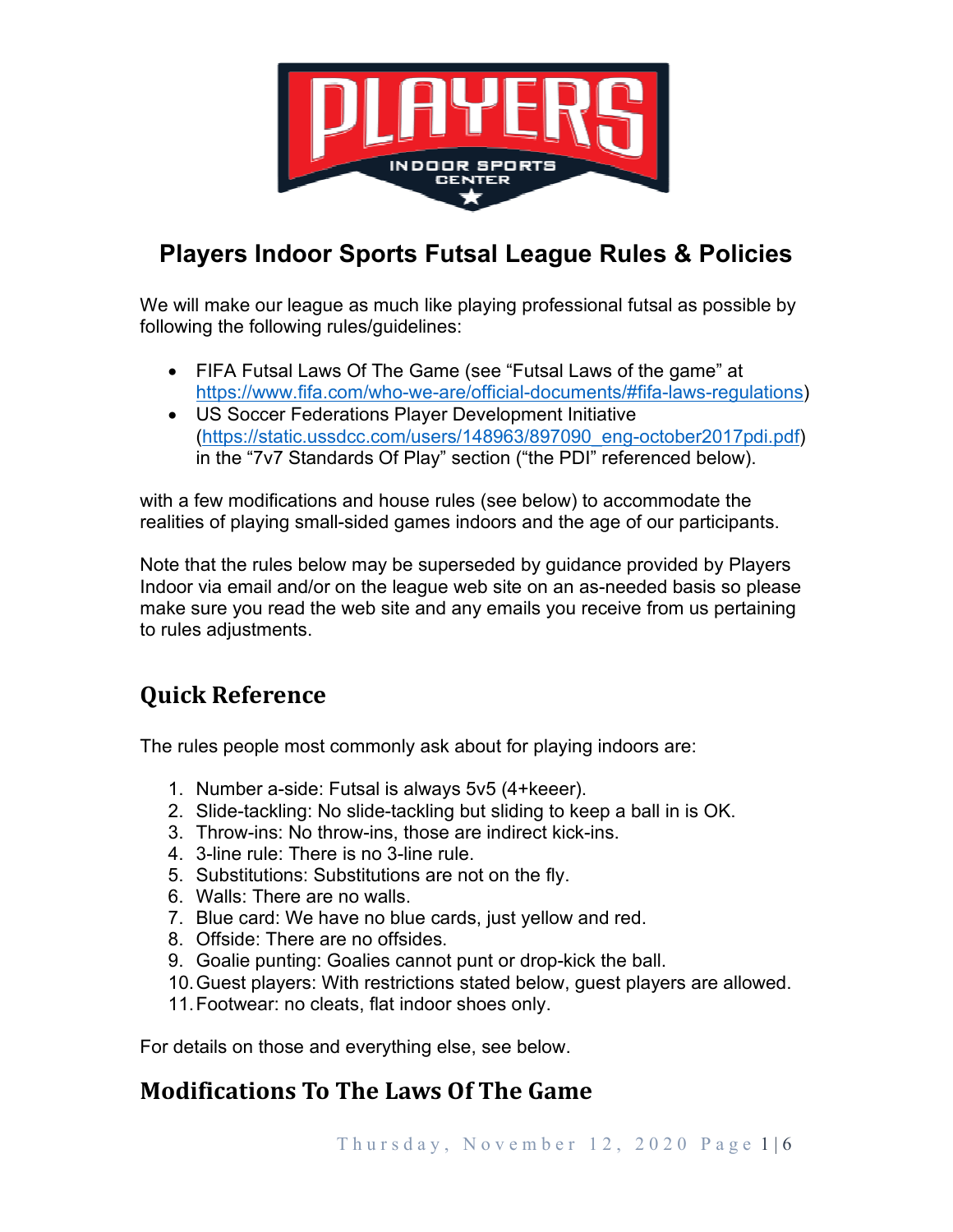## **FIFA Law 1: The Court**

- 1. The court is approx.100' long by 60' wide.
- 2. The court is a snap-together shock-absorbent sports surface.

## **FIFA Law 2: The Ball**

- 1. We will use the following age-appropriate ball sizes:
	- a. Up to  $U10 = Size 3$  if requested by both teams
		- b. In all other cases = Size 4.

### **FIFA Law 3: The Players**

- 1. Birth year ages apply, see http://illinoisyouthsoccer.org/age-group-chart.
- 2. EVERY PLAYER must sign a waiver before participation
- 3. We play 5v5 (4+keeper) at all ages.
- 4. No max roster size but max 10 players allowed at each game (see Rationale below).
- 5. A player can only be rostered on one team but similar age+gender+ability players rostered on other teams in our league are allowed to guest-play at games (see Rationale below).
- 6. We do not require each team to provide a roster to the ref before each match.

## **FIFA Law 4: The Players' Equipment**

- 1. Each team must have a dark shirt and a light-colored shirt at every game.
- 2. Numbers are not required on jerseys.
- 3. All players on a team must wear the same color shirt as each other.
- 4. In the event of a color clash, if neither team volunteers then a coin toss will decide which team changes.
- 5. Indoor shoes are required NO cleats or molded shoes allowed.

### **FIFA Law 5: The Referee**

1. No changes

### **FIFA Law 6: The Other Match Officials**

1. There will be no other match officials, just one center referee.

### **FIFA Law 7: The Duration Of The Match**

- 1. Each match will be two 20-minute halves, running clock.
- 2. Each team is allowed to call one 1-minute timeout per game during which time the clock will not be stopped.
- 3. Timeouts are not allowed to be called in the last 3 minutes of the game.
- 4. There will be no additional time added for stoppages of any kind.

### **FIFA Law 8: The Start And Restart Of Play**

1. No changes.

### **FIFA Law 9: The Ball In And Out Of Play**

1. No changes.

### **FIFA Law 10: Determining The Outcome Of A Match**

1. A match result is determined strictly by goal difference unless a team forfeits.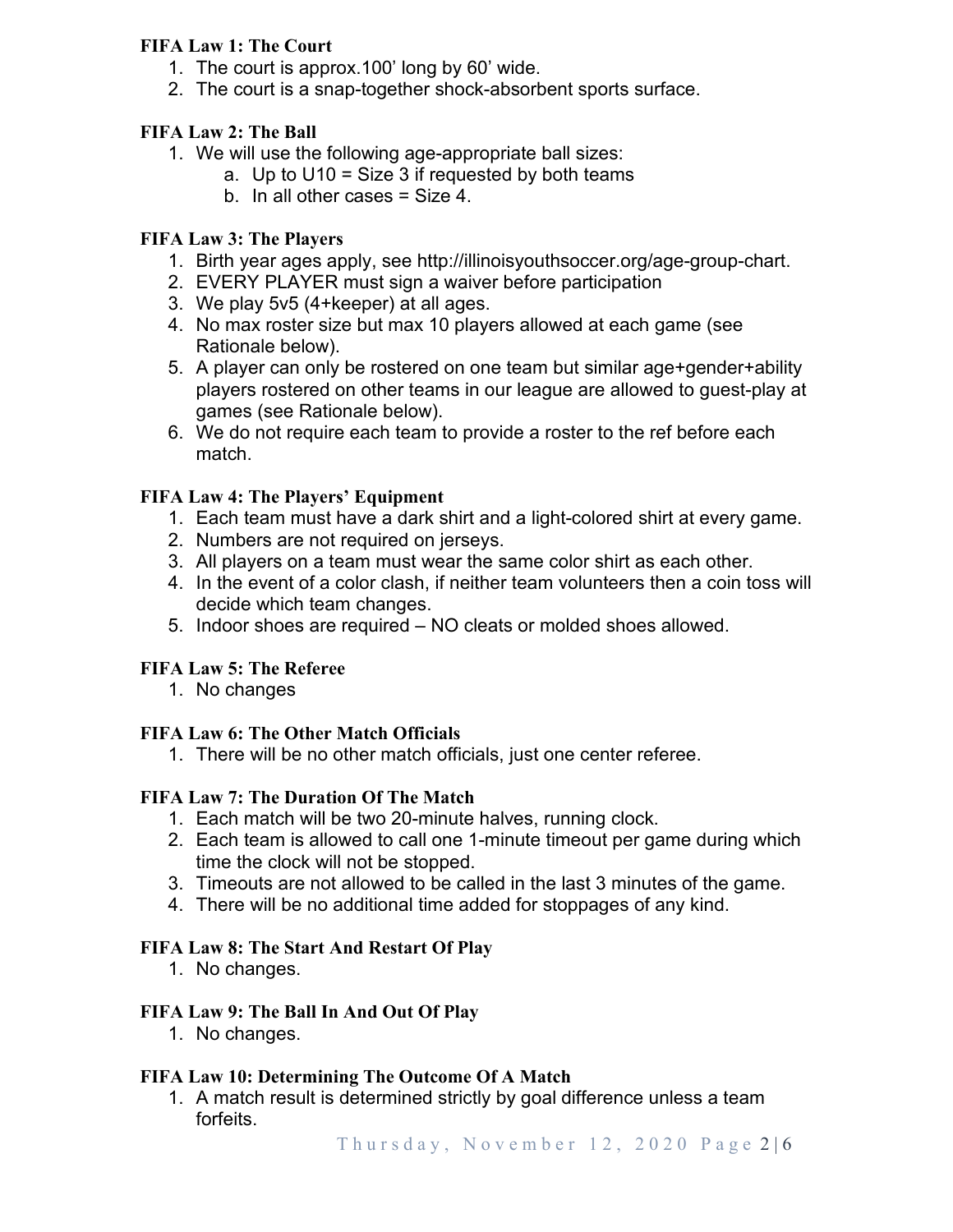- 2. The league standings will be based on 3 points for a win, 1 for a tie, and 0 for a loss.
- 3. Max goal difference of 10 will be recorded to discourage teams from running up the score.
- 4. Goal difference up to a max of 10 per game will be considered if/when necessary to determine a tiebreaker for league champion.
- 5. When teams play different numbers of games in a season their points and goal differences will be averaged to allow equivalent comparison before standings are determined.

## **FIFA Law 11: Offside**

1. No changes (there is no offside in futsal).

## **FIFA Law 12: Fouls And Misconduct**

- 1. No changes BUT it's worth noting since there is no equivalent in regular soccer that an indirect free kick is awarded if a goalkeeper commits any of the following offences:
	- a. Controls the ball with the hands, arms or feet in his/her own half of the pitch for more than four seconds.
	- b. After playing the ball, wherever on the pitch, touches it again in his/her own half of the pitch after it has been deliberately played to the goalkeeper by a team-mate without an opponent playing or touching it.

### **FIFA Law 13: Free Kicks**

1. No changes BUT it's worth noting since there is no equivalent in regular soccer that a direct free kick beginning with the sixth accumulated foul is awarded for the sixth accumulated foul and all subsequent such fouls committed by a team in each period. However, if the sixth or subsequent accumulated foul is committed inside the offender's penalty area, a penalty kick is awarded instead.

### **FIFA Law 14: The Penalty Kick**

1. No changes.

### **FIFA Law 15: The Kick-In**

1. No changes.

### **FIFA Law 16: The Goal Clearance**

1. If the goalkeeper throws the ball directly over the halfway line, an indirect free kick is awarded to the opposing team, to be taken from the place where the ball crossed the halfway line.

### **FIFA Law 17: The Corner Kick**

1. No changes.

## **Adopted/Modified PDI Rules** *(see the PDI for all details)*

## **PDI Rule 1: Concussion Initiative**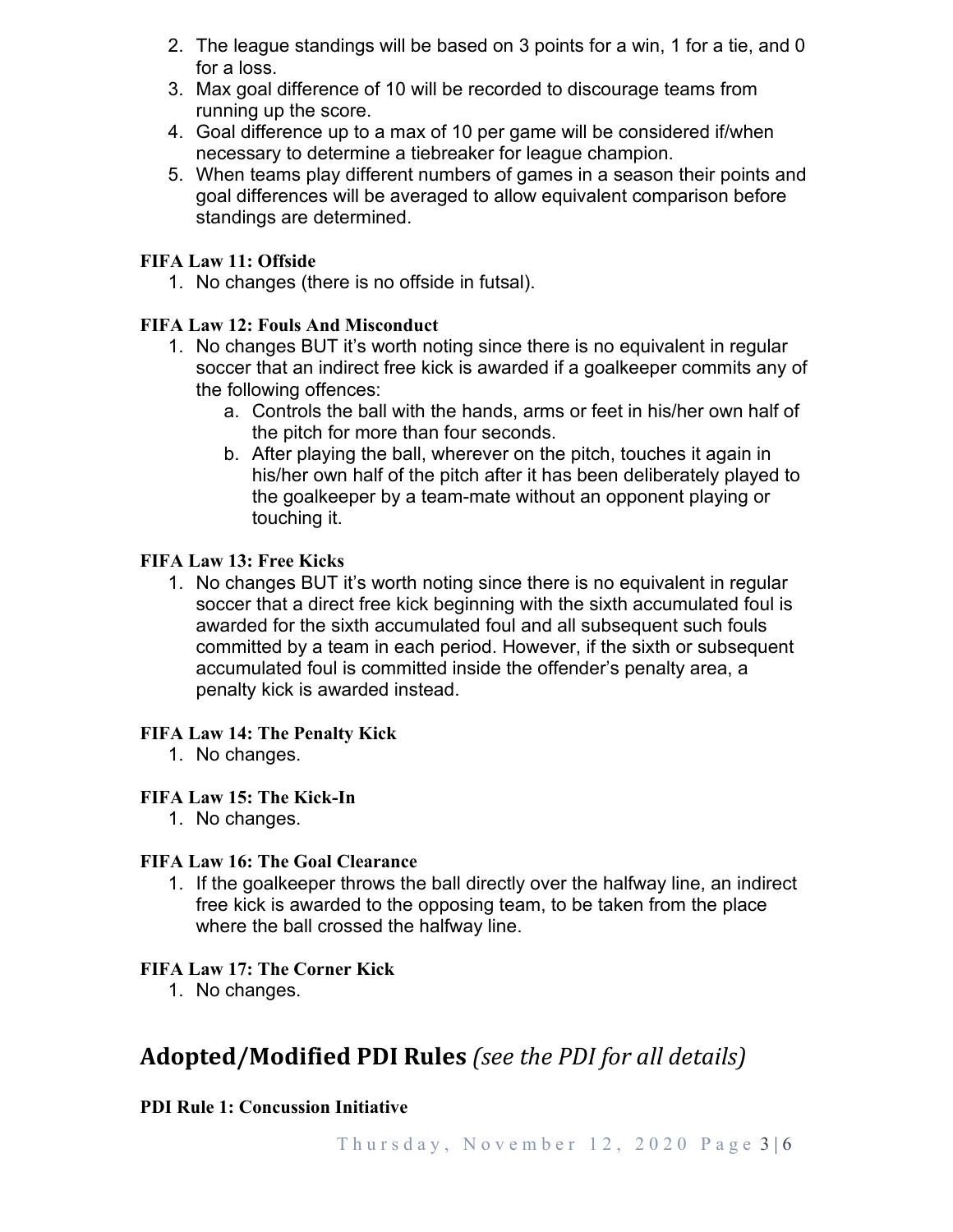- 1. We do not allow heading the ball **at any age**.
- 2. A deliberate header will result in an indirect free kick for the opposing team.

## **PDI Rule 2: Build Out Line**

1. No changes (there is no build out line in futsal).

## **PDI Rule 3: Goalkeeper Restarts** *(under "Build Out Line" in the PDI)*

- 1. Goalkeepers are not allowed to punt or drop-kick the ball.
- 2. If a goalkeeper punts or drop kicks the ball, an indirect free kick should be awarded to the opposing team from the spot of the offense.
- 3. If the punt or drop kick occurs within the goal area, the indirect free kick should be taken from the free kick spot at the tip of the penalty arc.

## **Additional House Rules**

## **House Rule 1: Sliding**

- 1. No slide-tackling is allowed.
- 2. Sliding to stop the ball is allowed as long as you are not within 5 yards of another player and a safe distance from the wall.
- 3. If a player breaks this rule, it shall be treated as a foul.

## **House Rule 2: Blue Cards**

1. There are no blue cards, only yellow and red.

## **House Rule 3: The 3 Line Rule**

1. There is no 3-line rule in futsal.

### **House Rule 4: Add a player**

- 1. When down by 5 goals or more, the losing team can, at their own discretion but after informing the referee, add a player until the goal difference gets down to 2 at which time the extra player must leave the field.
- 2. If a team adds a player, the final score will be recorded as the 5-goaldifference that was in place the first time a player was added.
- 3. Only 1 additional player is allowed total, regardless of score.

## **House Rule 5: Sidelines**

- 1. Only rostered players and a maximum of 2 coaches may be on the sidelines during the game.
- 2. All other spectators should remain off the turf surface and behind the closed door to the field.
- 3. No additional player equipment aside from a game ball and a water bottle should be brought.onto the field of play, this includes extra balls and player bags.

### **House Rule 6: Entering/leaving the field**

1. Pre-game warm-ups are very limited, and all players should be ready to play directly after the previous game.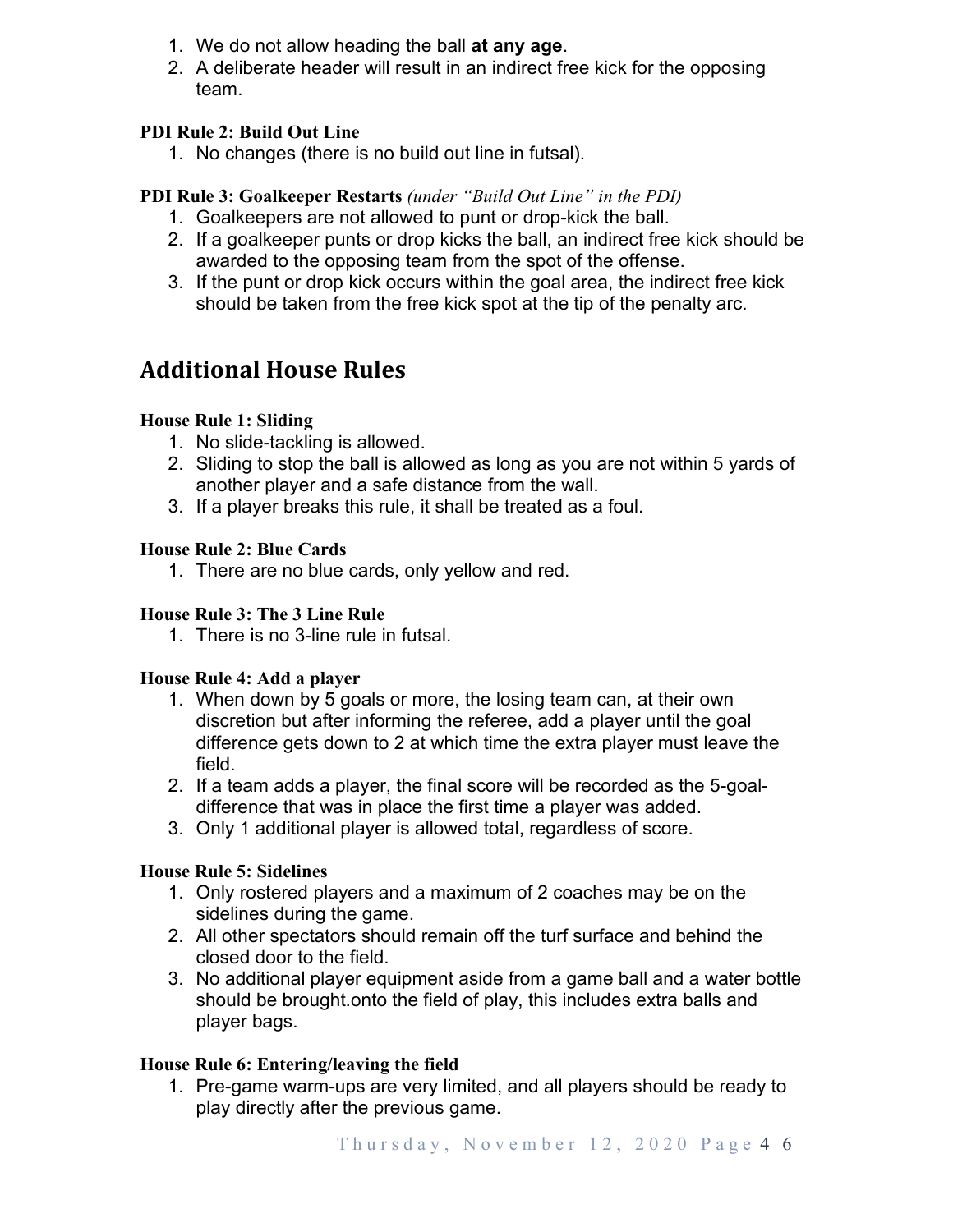- 2. Play will start at the scheduled start time and end on time, NO exceptions.
- 3. Keep bench doors closed at all times, except during substitution.
- 4. "Jumping the Boards" is not permitted.
- 5. Teams must leave the bench area as soon as possible to allow for sanitization of the bench area and the next team's fast access to the bench.

## **House Rule 7: Age/Gender Differences Between Teams**

- 1. We will schedule as many games as possible between as similar ability teams as possible with as little difference in age or gender as possible, unless a team requests to play up a year or a girls requests to play boys.
- 2. Girls can play on boys or co-ed teams, boys cannot play on girls teams without previous written approval from the league manager.
- 3. A co-ed team is one which has at least 3 girls on the roster and will have all of them play in most games with similar playing time to the boys, otherwise it's considered a boys team even if it has girls on the roster.
- 4. A player can play on a 1-year-older team but be aware they might then need to play against a team that's older still.
- 5. A team may be scheduled to play against a similar-ability (adjusted for gender) team of a different gender.
- 6. A team may be scheduled to play against a similar-ability (adjusted for age) team that is no more than 1 year older or 1 year younger (except for high-school age teams where the age difference could be greater).
- 7. When 1 team requests a size 4 ball and the other size 5, the size 5 ball will be used.

## **House Rule 8: Tiebreakers**

- 1. Individual games do not require tiebreakers, they can and in a draw.
- 2. For league standings tiebreakers will be decided in the following order:
	- a. head to head results between the tied teams
	- b. ONLY if all teams have same number of head to head games: goal difference in head to head games
	- c. ONLY if all teams have same number of head to head games: goals against in head to head games
	- d. goal difference in pool play games
	- e. goals against in pool play games
	- f. coin toss

### **House Rule 9: Age Challenge**

1. If you want to challenge the age of a player on the opposing team, the head coach (and only the head coach, not a parent or team manager of anyone else) must tell the ref before the start of the game. If the challenged coach cannot produce proof of the challenged player's age then that player must not play the game. Please do not do this frivolously as it creates a negative environment and in 99% of cases you're just plain wrong and the challenged player IS age-appropriate, no matter what you might think otherwise. Also be sure that YOU have all of your documentation with you before you challenge another coach as (s)he will almost certainly immediately challenge the age of your players in return.

### **House Rule 10: Social Distancing**